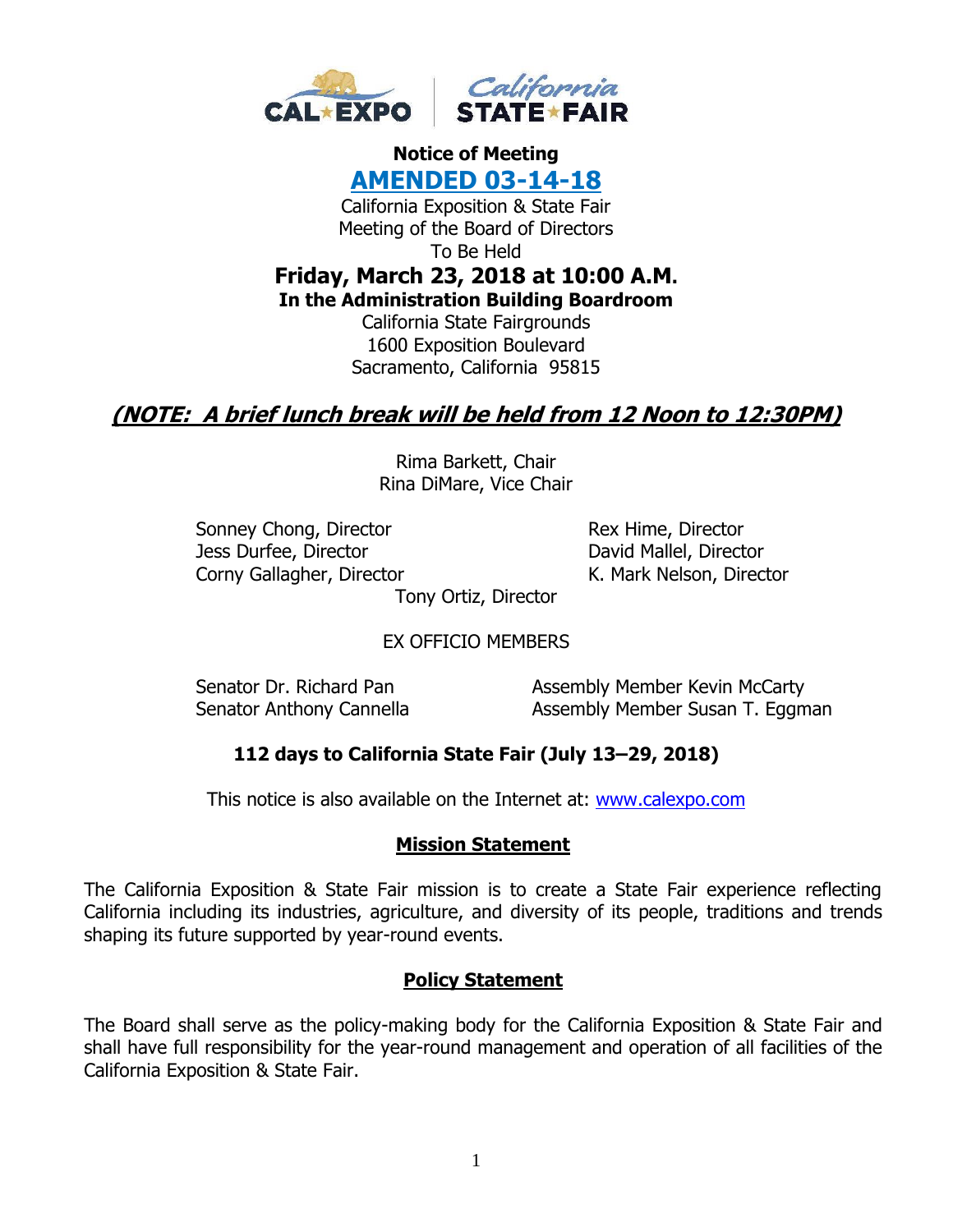### **Public Comment**

Any member of the public wishing to address the Board on any matter listed for consideration on this agenda shall fill out a Speaker's Form and provide it to the Board's Recording Secretary. All speakers will be recognized by the Chair and be allowed a maximum of three minutes to address the Board at the time the agenda item is being considered by the Board. If you wish to address the Board on a matter not listed on the agenda, you have that right. If you wish to exercise that right, please fill out a speaker's form and provide it to the Board's Recording Secretary. You will be allowed a maximum of three minutes to address the Board during the Public Comment item on the agenda.

#### **AGENDA**

#### **1. CALL TO ORDER**

All matters noticed on this agenda, in any category, may be considered for action as listed. Any items not so noticed may not be considered. Items listed on this agenda may be considered in any order, at the discretion of the Chair.

# **2. ROLL CALL**

### **3. PLEDGE OF ALLEGIANCE**

#### **4. INTRODUCTION OF GUEST & STAFF**

#### **5. PRESENTATION**

2018 State Fair Marketing updates & presentation by Un/common

#### **6. MINUTES OF MEETINGS**

- **a.** Accept Cultural Advisory Council Meeting Minutes of January 11, 2018, as presented.
- **b.** Approve Board Committee Meeting Minutes of February 23, 2018, as presented.
- **c.** Approve Board Meeting Minutes of February 23, 2018, as presented.

# **7. BOARD WORKSHOP – Overview of Financial Matters (Possible Actions)**

- **a.** Estimated increase of 1,438% in the State's Vehicle Fee Assessment to Cal Expo from the Office of Risk & Insurance Management (ORIMS). Estimated increase from \$14,685 annually to \$211,000/year for the next 5 years.
- **b.** Increase of 60% in the State's annual Pro Rata assessment to Cal Expo.
- **c.** Update on requested reimbursement from OES/FEMA for storm damages & emergency support services in 2017.
- **d.** Review of Infrastructure Assessment by Sierra West (\$136,525,000 in identified upgrades & repairs for Cal Expo's 50 year old aging infrastructure.).
- **e.** Update on Legislative Committee activities: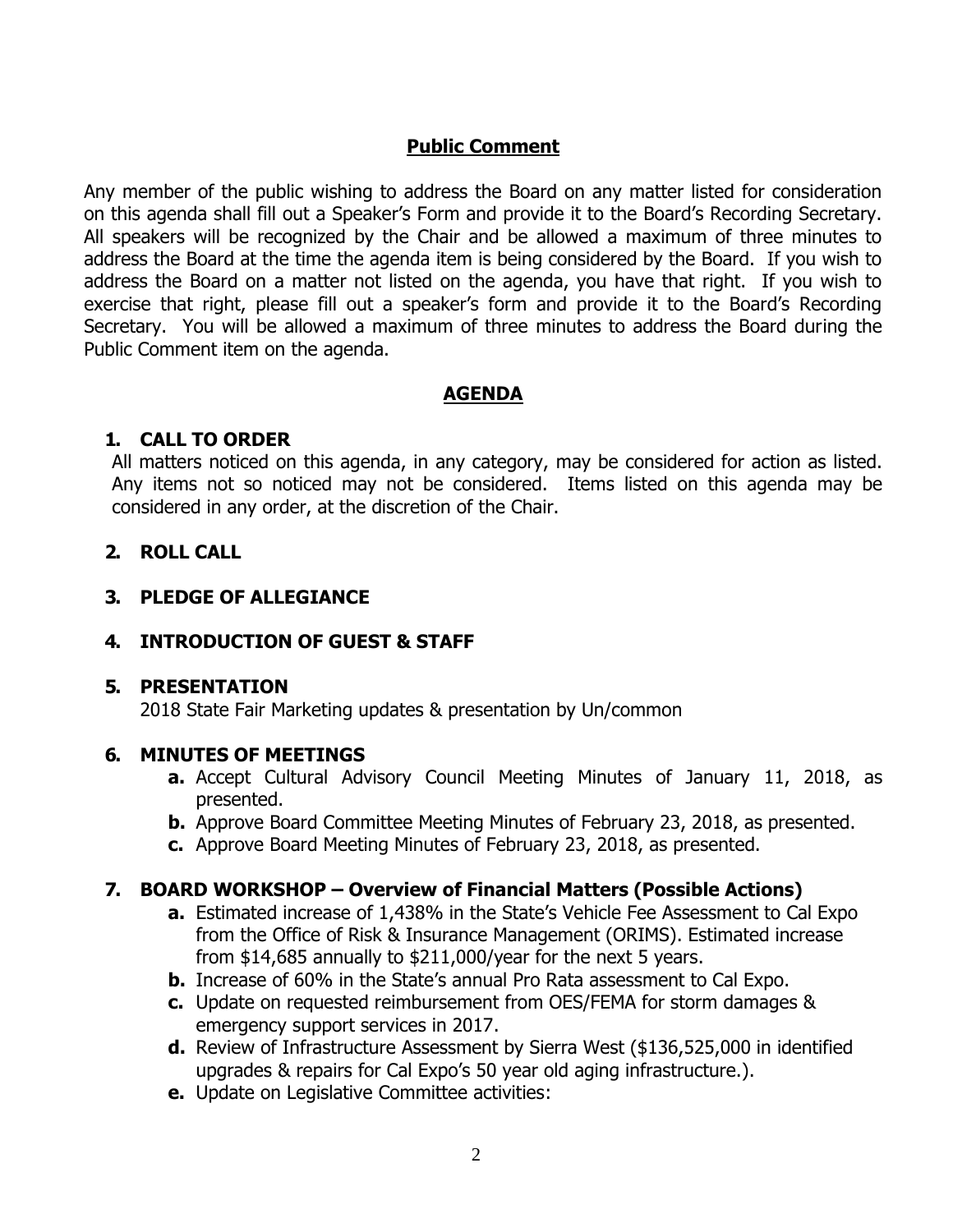- i) Possible benefits of recently passed AB1499;
- ii) Possible benefits of proposed Proposition 68, California Parks, Environment & Water Bonds – June  $5<sup>th</sup>$  Ballot
- iii) Other activities of the Committee
- **f.** Overview of State's process for Workforce Reductions
- **g.** Other Financial Matters

#### **8. FINANCIAL REPORTS**

**a.** Contracts/Purchases Requiring Board Notification/Approval

### **9. CORRESPONDENCE**

None

# **10. UNFINISHED BUSINESS**

None

### **11. NEW BUSINESS**

- **a.** Review for Approval Staff's recommendation of the 2018 Golden Bear Award Recipient.
- **b.** Review for Approval Staff's recommendation of the 2018 Agricultural Progress Award Recipient.

# **12. MATTERS OF INFORMATION**

- **a.** Public Comment on Matters not on the Agenda
- **b.** CEO Comments
- **c.** Directors Comments/Agenda Items for Future Meetings
- **d.** Next Board Meeting **Friday, April 27, 2018**
- **e.** Other, if any

# **13. CLOSED SESSION**

- **a.** The Board will convene in closed session as authorized by Government Code Section 11126(e)(2)(B) to confer with legal counsel regarding a matter that presents a significant exposure to litigation against California Exposition & State Fair, based on the facts and circumstances.
- **b.** Pursuant to Government Code Section 11126(e)(1), the Board will meet in closed session. The purpose of the closed session is to confer with and receive legal advice from counsel regarding pending litigation to which California Exposition and State Fair is a party. Northwest Administrators, Inc v. Cal Expo